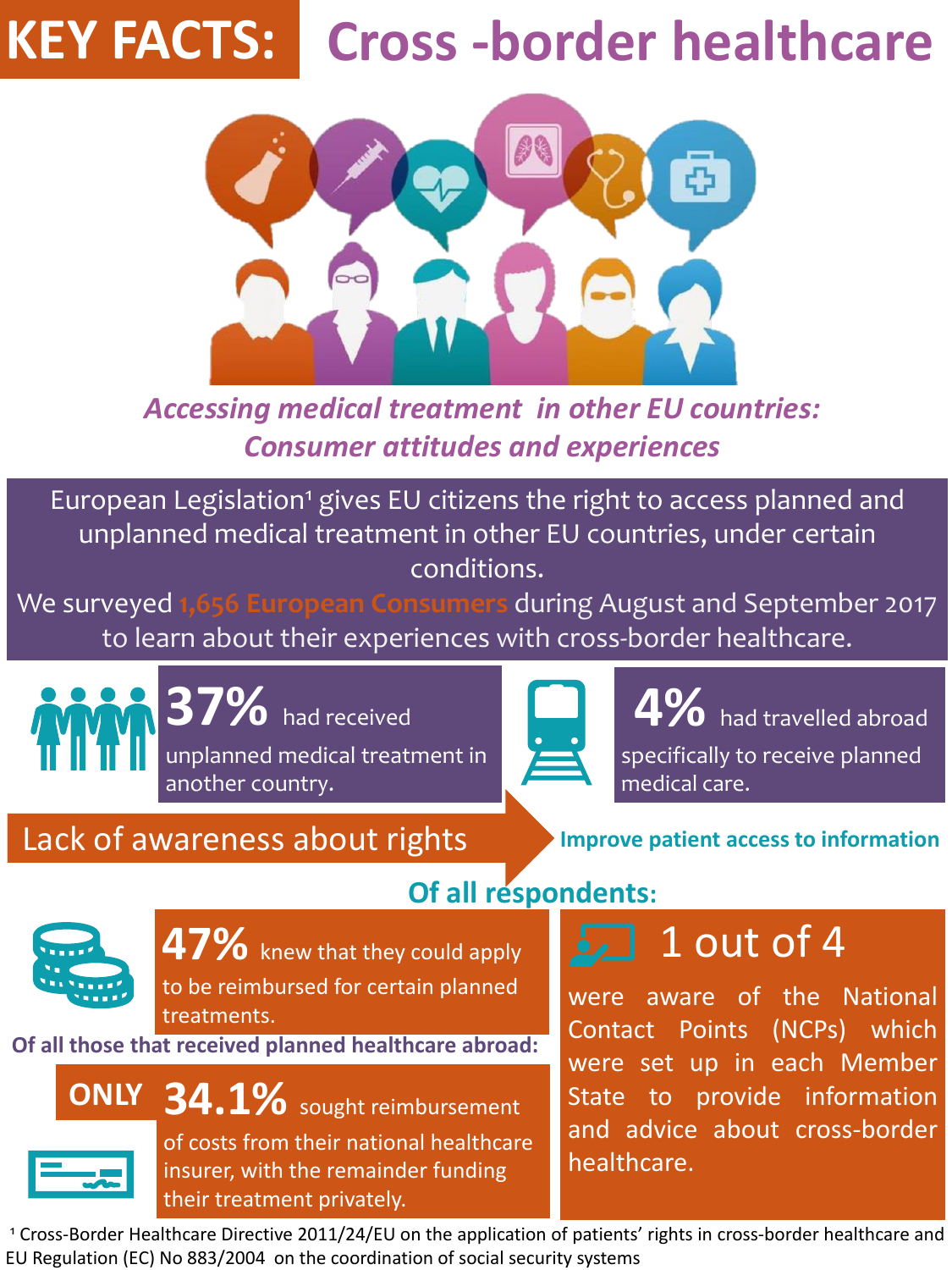ANEC Study : Cross -border healthcare. Accessing medical treatment in other EU countries: Consumer attitudes and experiences, 2018 – Key facts

| Cross-border Healthcare: Planned treatment                                                      |                                                                                                                                                                                                                                                                                     |  |
|-------------------------------------------------------------------------------------------------|-------------------------------------------------------------------------------------------------------------------------------------------------------------------------------------------------------------------------------------------------------------------------------------|--|
|                                                                                                 | Of those who had not received planned treatment abroad, half (53%) said they would never<br>do this, while 27% said that they might consider, depending on the circumstances.<br>The top six reasons to make these respondents likely to consider<br>planned treatment abroad were: |  |
| 57%                                                                                             | To receive treatment not available in my home country                                                                                                                                                                                                                               |  |
| 40%                                                                                             | To receive treatment from a renowned specialist                                                                                                                                                                                                                                     |  |
| 37%                                                                                             | To receive better quality treatment                                                                                                                                                                                                                                                 |  |
| 31%                                                                                             | To receive treatment more quickly                                                                                                                                                                                                                                                   |  |
|                                                                                                 | To receive treatment from a provider that is closer to my home                                                                                                                                                                                                                      |  |
| 18%                                                                                             | To receive cheaper treatment                                                                                                                                                                                                                                                        |  |
| Please note: The statistics do not add up to 100% because these were multiple choice questions. |                                                                                                                                                                                                                                                                                     |  |
|                                                                                                 | Of those who said they would never seek planned<br>treatment abroad, the top six reasons were:                                                                                                                                                                                      |  |
| 57%                                                                                             | I would be worried about what happened if things went wrong                                                                                                                                                                                                                         |  |
| 48%                                                                                             | I wasn't aware that I could choose my service provider from another EU country                                                                                                                                                                                                      |  |
| 37%                                                                                             | I am satisfied with medical treatment in my own country                                                                                                                                                                                                                             |  |
| 33%                                                                                             | I wouldn't be able to afford it                                                                                                                                                                                                                                                     |  |
|                                                                                                 | ho warriad that standards would ha lower than in mult                                                                                                                                                                                                                               |  |

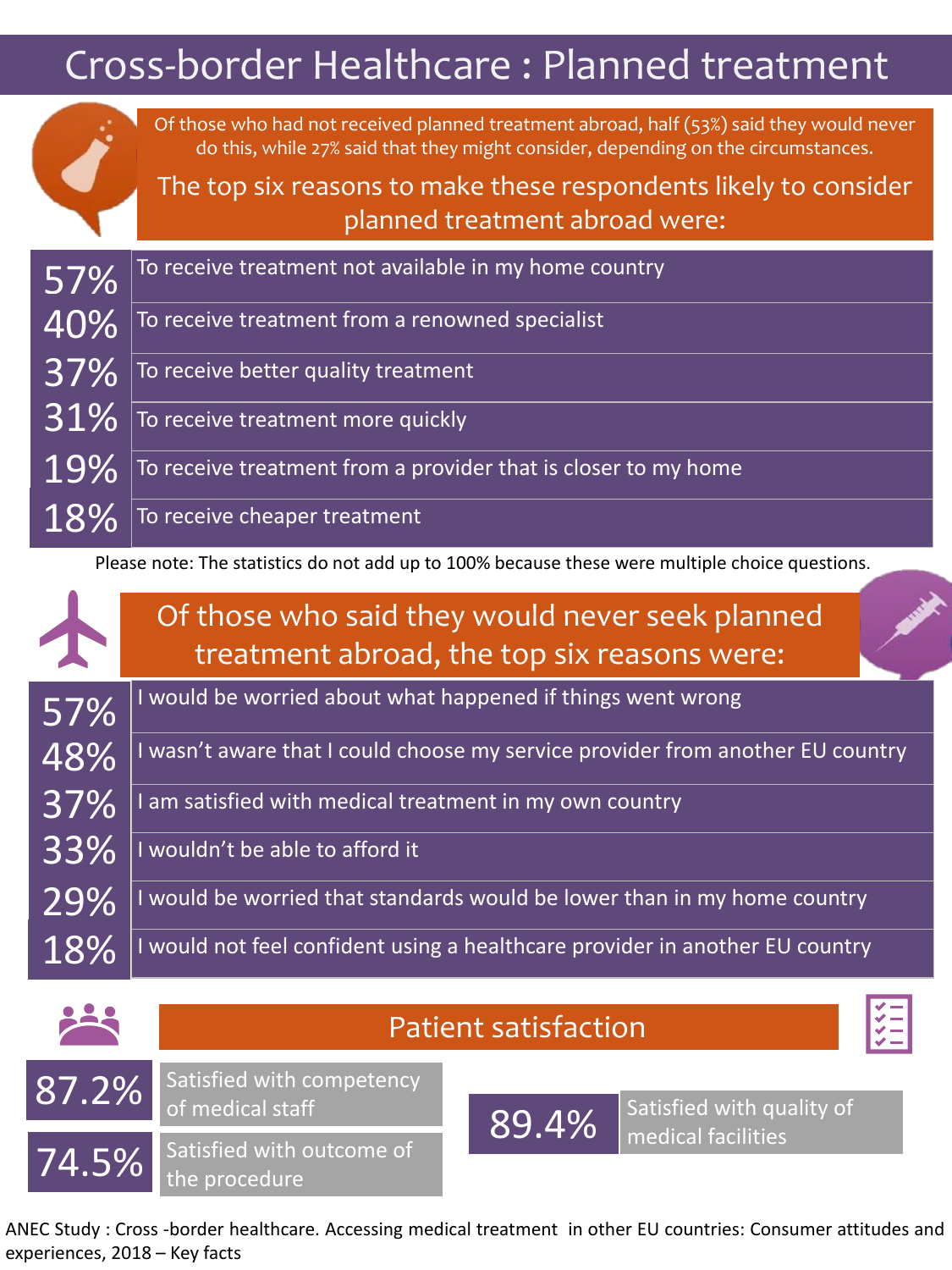# Cross-border Healthcare : Unplanned treatment

ANEC Study : Cross -border healthcare. Accessing medical treatment in other EU countries: Consumer attitudes and experiences, 2018 – Key facts



## How did you pay for your unplanned treatment?

|  |  | 13.5% Language/communication problems |  |
|--|--|---------------------------------------|--|
|--|--|---------------------------------------|--|

Long waiting times 6.9%

| I | Did you experience any of the following problems |
|---|--------------------------------------------------|
|   | with your most recent unplanned treatment?       |

- Inadequate/poor facilities 4.7%
- Dispute about payment 3.7%
- Difficulty travelling back to home country 3.7%
- 

41.8% 15% 12.8% 7.4% 7.9% I didn't have to pay anything I paid in full, but was later reimbursed I paid in full and did not get reimbursed I paid a proportion of the cost, but later got that reimbursed I paid a proportion of the cost, but did not get that reimbursed